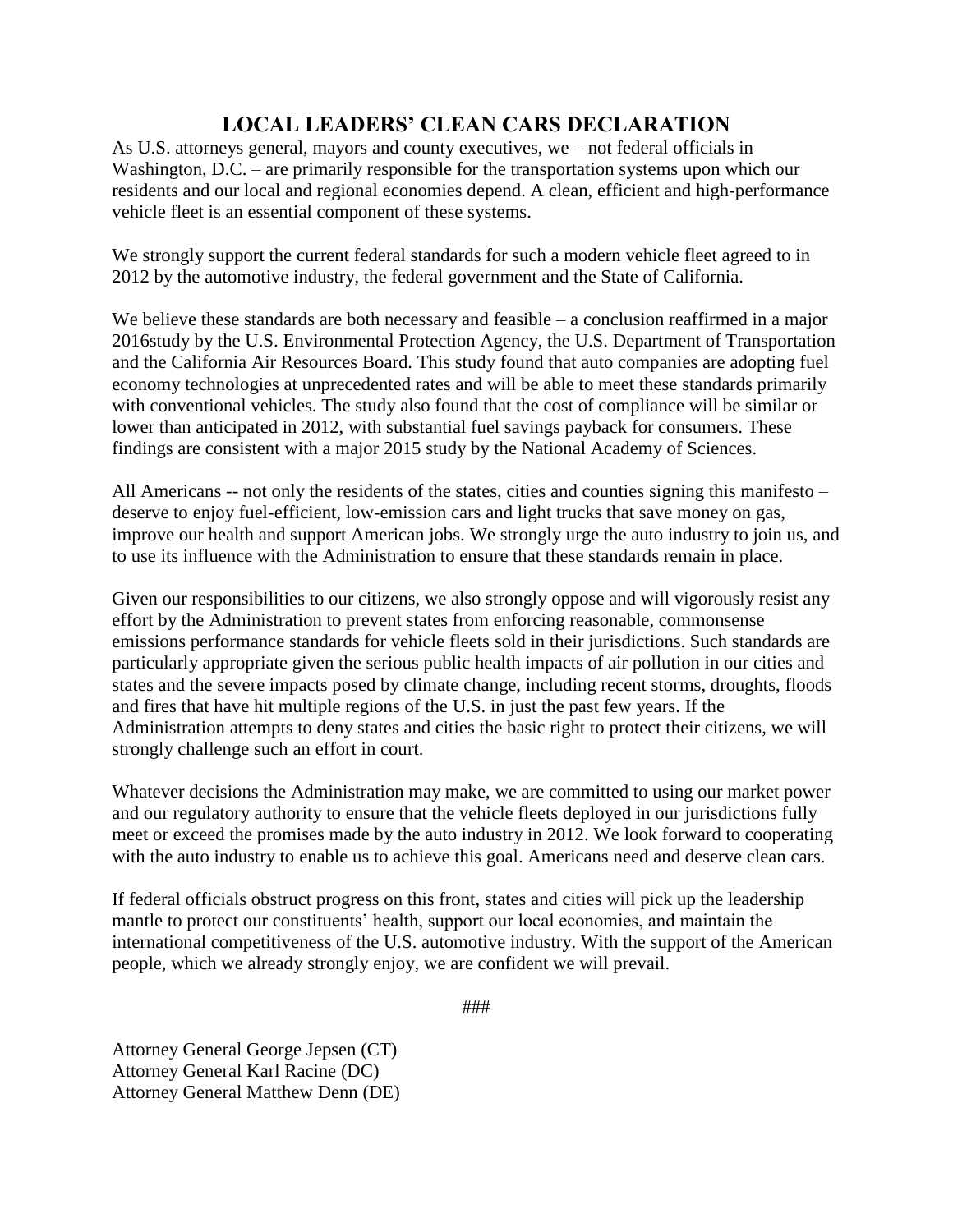Attorney General Tom Miller (IA) Attorney General Lisa Madigan (IL) Attorney General Maura Healey (MA) Attorney General Brian Frosh (MD) Attorney General Janet Mills (ME) Attorney General Hector Balderas (NM) Attorney General Eric Schneiderman (NY) Attorney General Ellen Rosenblum (OR) Attorney General Mark Herring (VA) Mayor Kathy Sheehan, Albany, NY Mayor Steve Skadron, Aspen, CO Mayor Keisha Lance Bottoms, Atlanta, GA Mayor Catherine E. Pugh, Baltimore, MD Mayor Elizabeth Patterson, Benicia, CA Mayor Jesse Arreguin, Berkeley, CA Mayor David H. Bieter, Boise, ID Mayor Suzanne Jones, Boulder, CO Mayor Scott Rogers, Charles Town, WV Mayor Pam Hemminger, Chapel Hill, NC Mayor Rahm Emanuel, Chicago, IL Mayor Patrick L. Wojahn, College Park, MD Mayor Stephen K. Benjamin, Columbia, SC Mayor Darcy Paul, Cupertino, CA Mayor Mark Meadows, East Lansing, MI Mayor James B. Hovland, Edina, MN Mayor David Kaptain, Elgin, IL Mayor John J. Bauters, Emeryville, CA Mayor Luny Vinis, Eugene, OR Mayor David Tarter, Falls Church, VA Mayor Colleen Mahr, Borough of Fanwood, NJ Mayor Lily Mei, Fremont, CA Mayor Bruce J. Packer, Glenrock, NJ Mayor Rosalynn Bliss, Grand Rapids, MI Mayor Emmett V. Jordan, Greenbelt, MD Mayor Luke Bronin, Hartford, CT Mayor Sylvester Turner, Houston, TX Mayor Serge Dedina, Imperial Beach, CA Mayor Christine Berg, Lafayette, CO City Councilor Theresa M. Kohlhoff, Lake Oswego, OR Mayor Adam Paul, Lakewood, CO Mayor Robert Garcia, Long Beach, CA Mayor Eric Garcetti, Los Angeles, CA Mayor Wayne Powell, Manhattan Beach, CA Mayor Alan M. Arakawa, Maui County, HI Supervisor Rich Parete, Marbletown, NY Mayor Stephanie M. Burke, Medford, MA